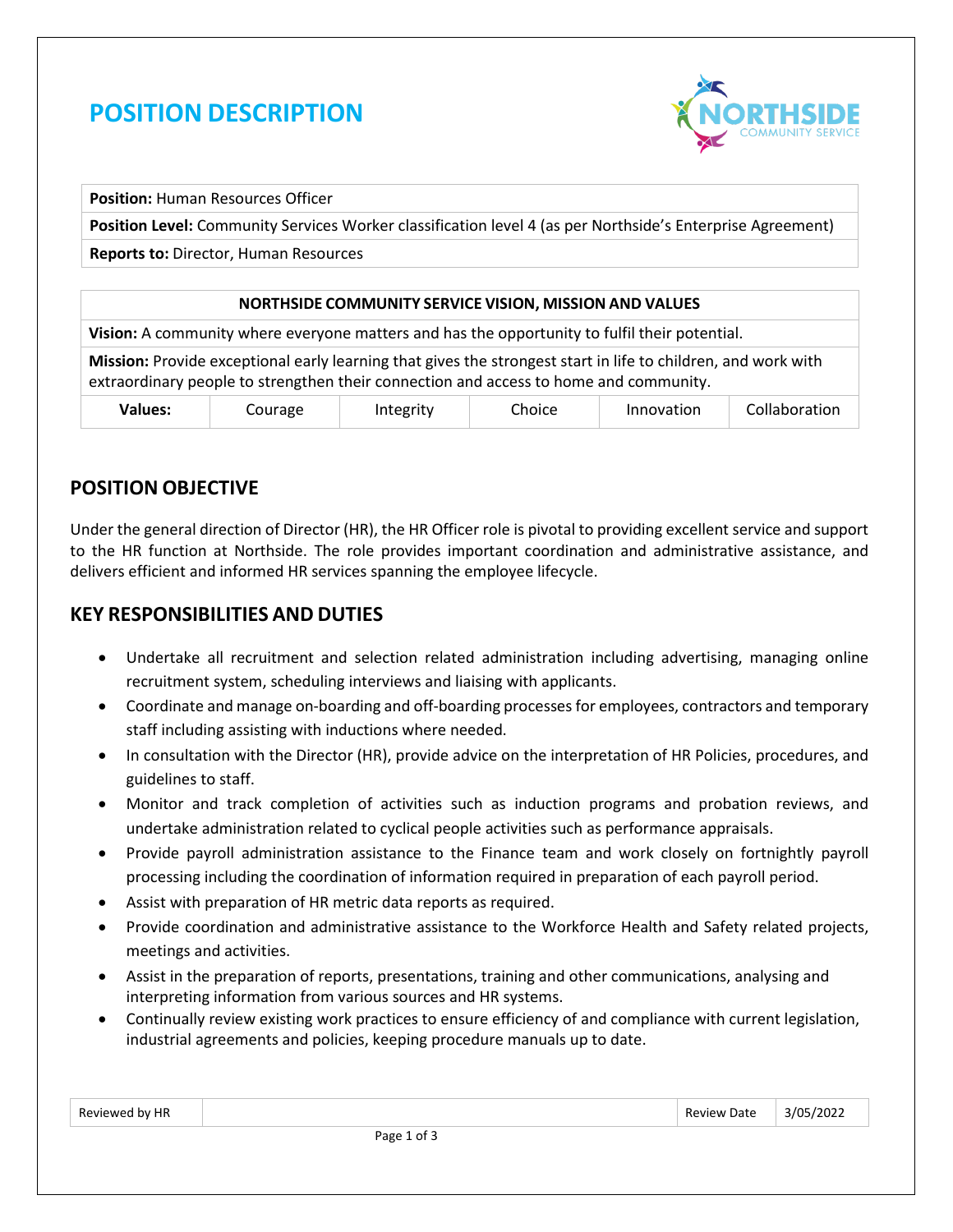- Coordinate processes, documents and records for employee movements and changes.
- Prepare employment contracts, letters, new employee packs, induction packs, and other HR documents and correspondence.
- Manage internal and external HR enquiries, respond to information requests and maintain information flows with business areas regarding HR processes.
- Maintain all HR records, files, registers and databases, as well as HR forms and templates.
- Contribute to the delivery of HR projects and programs.
- Undertake general administration tasks to ensure the effective operations of the HR Function e.g., coordination of meetings and provide general administrative support to the HR Manager.
- Undertake other relevant duties as directed, consistent with the employee's skill, competence and training.
- Apply and uphold principles of equity and anti-discrimination in the workplace and adhere to organisational and legislative Health, Safety and Environment requirements.

## **ESSENTIAL SKILLS, KNOWLEDGE AND EXPERIENCE**

- 1. Demonstrated experience in coordination, general administration, reporting and document management within a Human Resources function.
- 2. Understanding of general human resources including recruitment, induction, performance management, grievance, WHS, and payroll functions.
- 3. Strong organisational and time management skills including the ability to manage competing and/or changing priorities, and deliver to deadlines.
- 4. Proven team oriented approach to work, with demonstrated ability to work collaboratively and co-ordinate information flows within the team and with other business areas.
- 5. Well-developed communication and interpersonal skills and the ability to interact positively with a wide variety of stakeholders with the confidentiality, professionalism and discretion required in a HR function.
- 6. Strong written communication skills with excellent attention to detail.
- 7. Good research, analytical and problem solving abilities.
- 8. Advanced proficiency in Microsoft Office Word, Excel, Outlook, PowerPoint and preferably Visio, and experience using databases and online Human Resources Information systems.

# **QUALIFICATIONS AND/OR TRAINING**

- Relevant tertiary qualification in Human Resources, Employment Relations or similar field with relevant experience; or
- Associate Diploma in Human Resources, Employment Relations or similar field with relevant experience (at least 3 years).
- Membership of Australian Human Resources Institute (Desirable).
- Qualification (or willingness to undertake) in Workforce Health and Safety.

# **PHYSICAL REQUIREMENTS/ WORK ENVIRONMENT**

• Prolonged periods of sitting at a desk and working on a computer.

| Reviewed by HR |  |
|----------------|--|
|----------------|--|